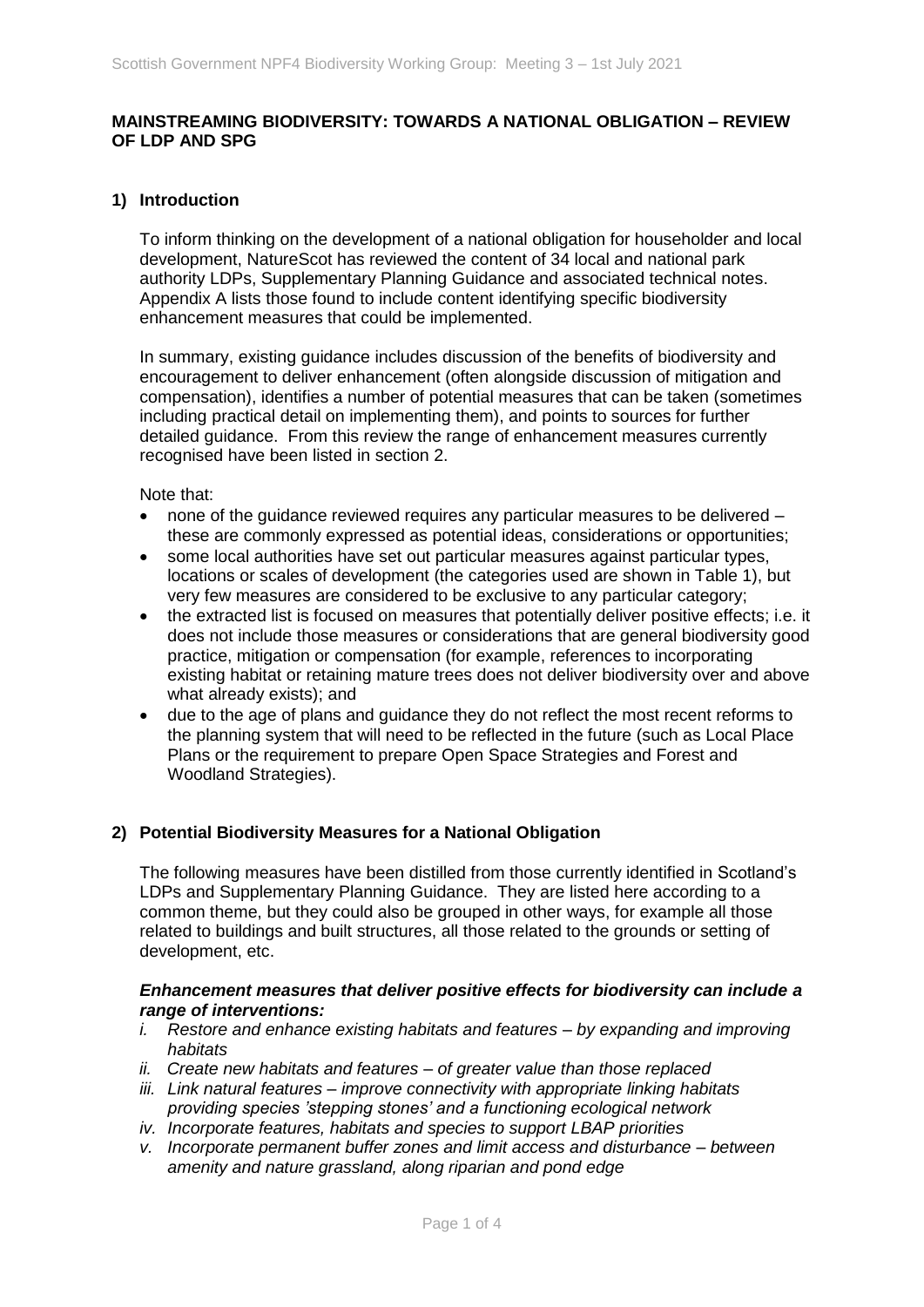*vi. Strengthen habitat resilience – by addressing impacts such as invasive species, fragmentation and barriers to movement, and supporting the habitat and species interests of nearby Local Nature Reserves and Local Nature Conservation Sites* 

## *Measures that deliver positive effects for biodiversity can include:*

*Providing nesting, roosting and other functional structures:*

- *Provide insect boxes / bee hotels*
- *Establish beetle banks, deadwood habitat piles and retain standing dead wood*
- *Build a sand martin wall*
- *Provide external bird boxes, swallow / house martin nest cups, bat boxes*
- *Incorporate swift bricks, bat bricks and other roost sites within structures*
- *Incorporate wildlife crossing points such as hedgehog highways*
- *Create artificial otter holts, badger setts, etc*

*Planting native flora of local provenance (preferable) or other wildlife-friendly plants:*

- *Planting 'pollinator highways'*
- *Planting native wild flower and grass species, pollinator and wildlife friendly species, in verges, grassland, amenity and more formal planted areas*
- *Planting climbing plants on walls, fences and structures*
- *Planting native shrubs and trees / copse / woodland, fruit trees / orchard and streettrees*
- *Planting native and wildlife friendly hedgerows in preference to fences, 'willow fedge' (fence / hedge) and drystone walls*
- *Incorporate green roof, brown / biodiverse roof, and green / living walls on buildings and structures*

### *Managing water with nature:*

- *Incorporate wildlife friendly species in vegetated SuDS features (including rain gardens, swales, willow and reedbed filtration strips, and ponds)*
- *Incorporate hibernacula*
- *Enhance ditches, burns, marsh, wetlands and ponds*
- *Reinstate / restore canalised or culverted watercourses*

*Enhancing existing habitats:* 

- *Restoration or enhancement of existing habitat (for example through planting, restoring hydrological function and removing invasive species)*
- *Measures in support of the biodiversity enhancements gained to minimise any impacts that could otherwise arise, including:*
	- o *'hedgehog highways' to enable movement through common obstacles such as solid fencing*
	- o *safe wildlife crossing points for roads*
	- o *measures to enable wildlife (particularly amphibians) to avoid and escape entrapment from drainage gully pots*
	- o *buffer strips and 'quite zones' to provide refuges for wildlife from disturbance (for example from traffic and dog walking routes)*
	- o *street lighting designed to minimise impact on wildlife on and around site*

*Raise community awareness and promote understanding of the biodiversity measures to build support for the long term maintenance of the enhancements, including:*

- *establishment and promotion of a 'show home garden' exemplar on residential sites to promote wildlife gardening to new residents*
- *inclusion of interpretation boards on the local wildlife and the development's biodiversity enhancements undertaken*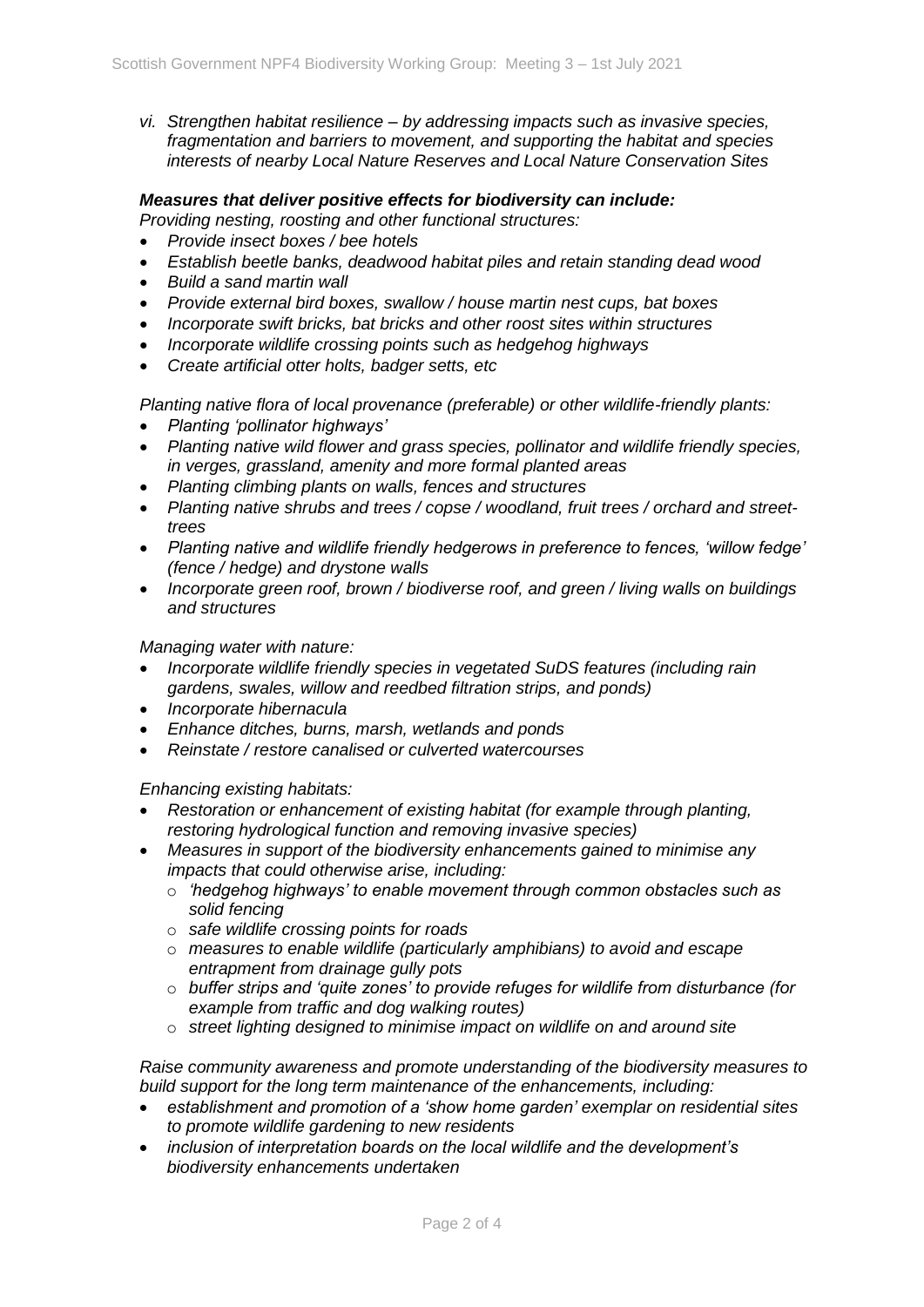*promoting guidance for business occupants / residents of the development on local wildlife, the biodiversity enhancements and what they can do to contribute.*

*Provide for appropriate maintenance and management to ensure enhancements remain for the long term, including:*

- *establishing a nature-friendly management regime – avoid chemicals, minimise use of plastics, eschew intensive management*
- *detailing any necessary management for specific species*
- *specifying monitoring and survey commitments, and compensatory actions to replace losses*

## **Table 1: Examples of plans and supplementary guidance that relate specific measures for biodiversity to particular types, location or scales of development**

| <b>Aberdeenshire</b>                                                                                                                                                                               | <b>East</b><br><b>Dunbartonshire</b>                                                                   | <b>Glasgow City</b>                                | <b>Orkney</b>                                     |
|----------------------------------------------------------------------------------------------------------------------------------------------------------------------------------------------------|--------------------------------------------------------------------------------------------------------|----------------------------------------------------|---------------------------------------------------|
| Conversion of traditional<br>and/or old buildings                                                                                                                                                  | Conversions of<br>buildings                                                                            | Conversions of<br>rural buildings                  | Conversions of<br>rural buildings                 |
| Householder and up to 3<br>houses                                                                                                                                                                  | Householder, single<br>plot development                                                                |                                                    |                                                   |
| Small scale commercial<br>and industrial buildings<br>(retail, factories, offices,<br>warehouses $\left($ < 100 $\text{m}^2\right)$<br>Larger scale development<br>(residential and<br>commercial) | Residential /<br>Business / Retail /<br>Commercial / Mixed<br>Use                                      | Residential /<br><b>Business / Mixed</b><br>Use    | <b>Residential and</b><br>business<br>development |
|                                                                                                                                                                                                    | Development within<br>Town / Village<br>Centre, town centre<br>/ street infrastructure<br>improvements | <b>City Centre</b>                                 |                                                   |
|                                                                                                                                                                                                    | Open Space and<br>Recreation                                                                           | Open Space and<br>Recreation                       | Public open space<br>and recreational<br>features |
|                                                                                                                                                                                                    | Road schemes                                                                                           | Road schemes                                       | Smaller road<br>schemes                           |
|                                                                                                                                                                                                    | Large scale energy<br>(eg. wind or solar<br>farms)                                                     | Large scale<br>energy (eg. wind<br>or solar farms) | Wind farms                                        |